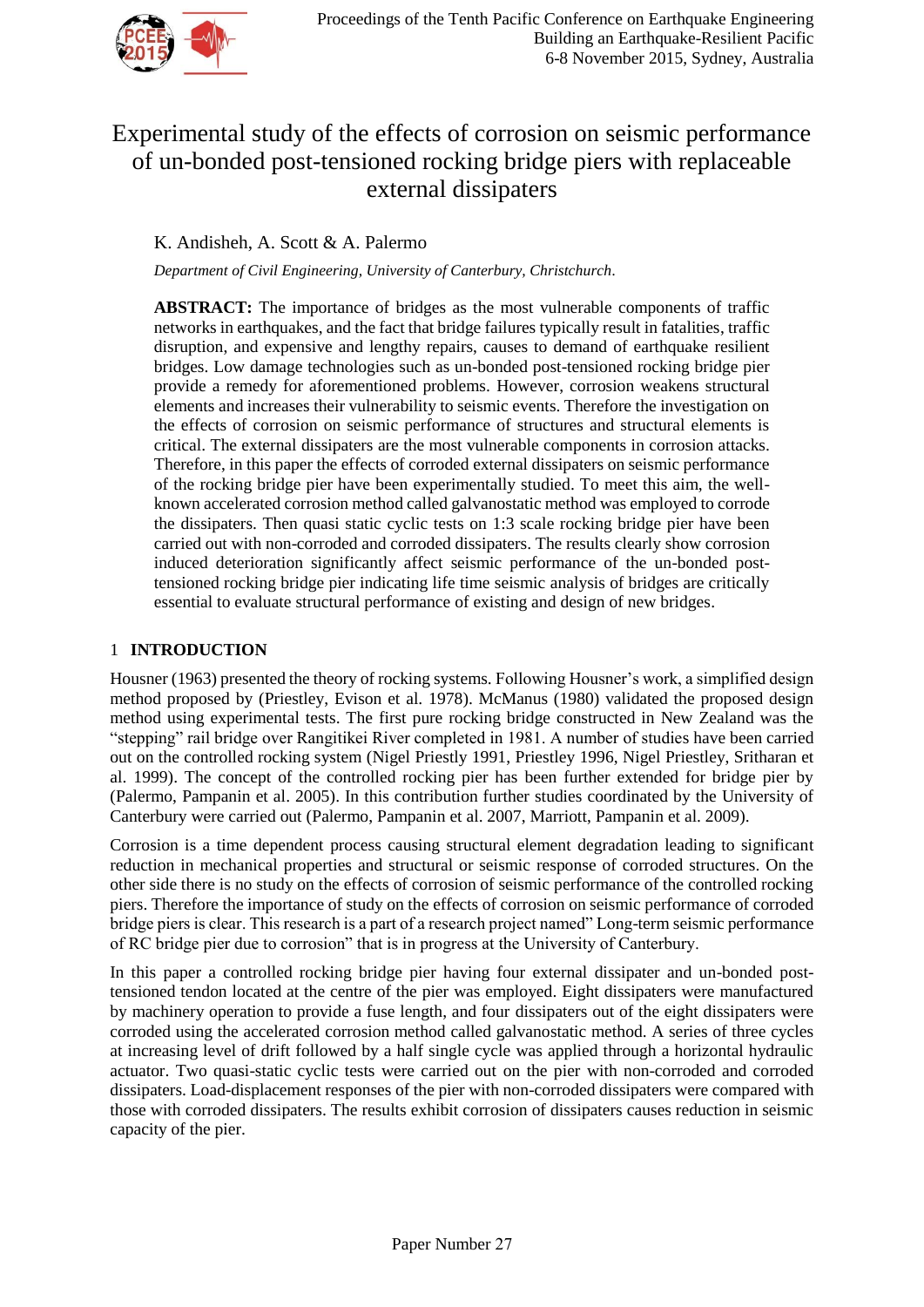#### 2 **ROCKING BRIDGE PIER**

Hybrid or controlled rocking concept is included sufficient ratio of self-centring (nonlinear static behaviour) provided by un-bonded post-tensioned tendon and energy dissipation (elasto-plastic or similar behaviour) provided by external dissipaters. This system exhibits a special hysteresis behaviour called "flag-shape". The advantages of this system are damage resistance limitation of maximum drift and no residual displacement. While in traditional solutions moderate to severe earthquakes causes extensive cracks in plastic hinge region, in the controlled rocking solution, the inelastic deformation is accommodated at the pier-foundation interface through the gap opening and closing and yielding external dissipaters. Figure 1 shows the view and details of the rocking bridge pier. A 70mm diameter hole at the centre of the pier is used to post-tension tendon. 10mm thick steel shell at the base has confined concrete cover at 500mm length. A 12mm thick steel shell ring was employed at the bottom of the column to protect concrete when pier is rocking. External shear keys welded to 10mm thick steel shell were employed to transfer base shear at the critical intersection.



**Fig.1: a) Overview of the rocking bridge pier, b) Details of cross-section at section A, c) Details of 12mm thick steel shell welded to 10mm thick steel shell around** 

#### 2.1 **Dissipater details**

Diameter size of 24mm plain steel reinforcement grade 300 were employed to manufacture dissipaters with machinery operation. Figure 2 shows the details of the dissipater called 3 cut dissipater. The 435mm total length of the dissipater included 245mm fuse length that the cross sectional area is equivalent of the area of 17mm plain reinforcing steel. To prevent buckling of the dissipater, a pipe with submillimetre gap between the dissipater and the pipe was employed.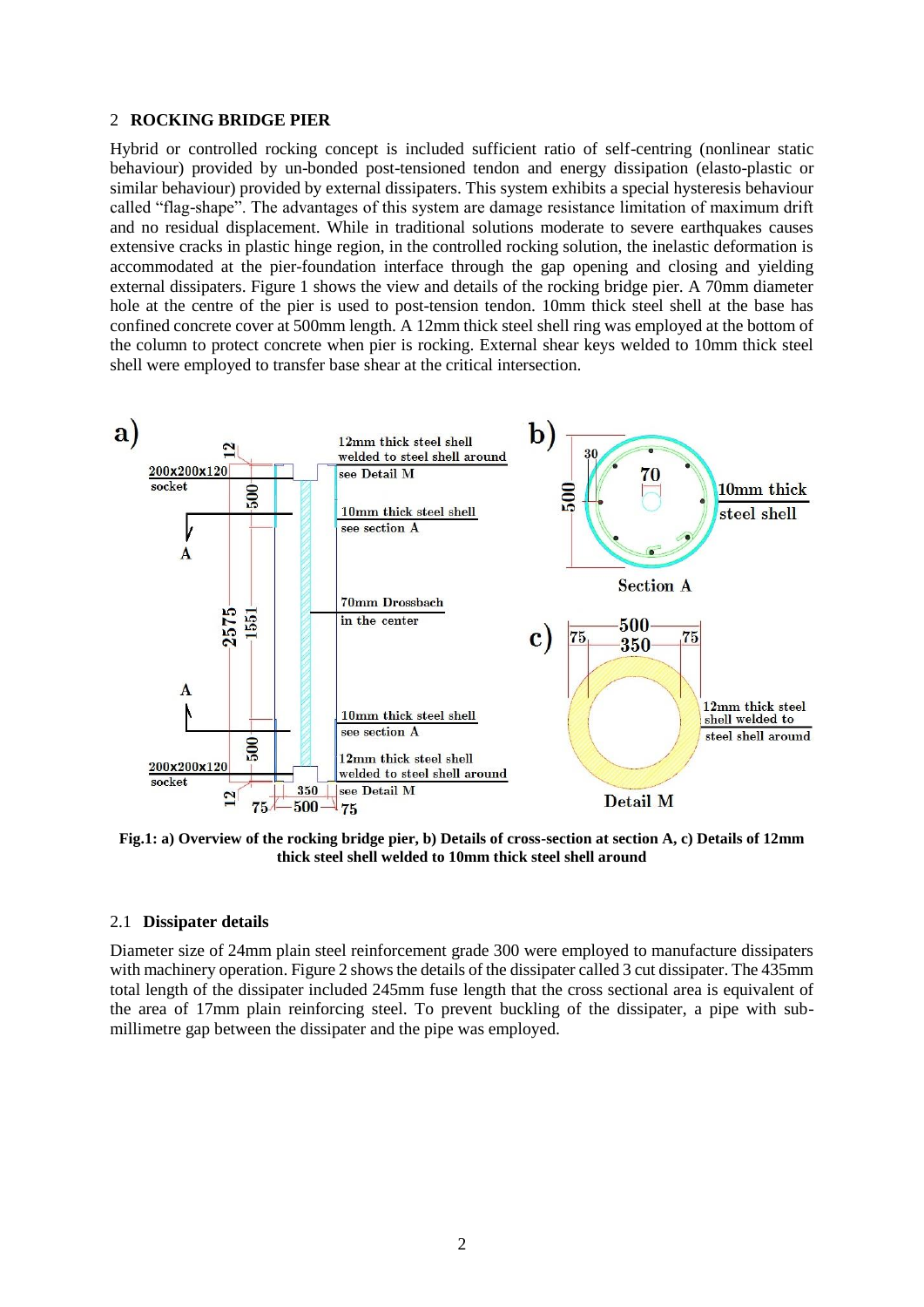

**Fig. 2: Details of the "3-cut dissipater" and cross section of fuse length**

## 3 **EXPERIMENTAL PROGRAM**

The experimental program consisted of two phases: corroding of dissipaters, and quasi-static cyclic test of the rocking bridge pier. Four dissipaters out of 8 manufactured dissipaters were corroded by the accelerated corrosion technique called galvanostatic technique. Two quasi-static cyclic tests were carried out on a cantilever single bridge pier with a controlled rocking connection with four external dissipater at the base. The first set of tests were carried out with four non-corroded dissipaters and the second set of tests carried out with the four corroded dissipaters.

## 3.1 **Corrosion test setup of dissipater**

Ponding samples in NaCl solution and applying electricity are main steps have to be done when the Galvanostatic method employed to corrode the samples. The objective was corroding fuse length part of the dissipaters. To meet this aim, four dissipaters were placed in 3.5% Na Cl solution and current electricity was applied. The corrosion density, the ratio of current electricity to corroded area, was 900  $\mu A/cm^2$ . Figure 3 shows the photo of corrosion test setup and a non-corroded and corroded dissipater. The details of corrosion test setup have been presented in table 1.



**Fig. 3: a) Corrosion test setup of dissipater, b) a non-corroded dissipater, and c) a corroded dissipater**

After corroding the dissipaters, the corrosion percentage for each dissipater was calculated as follows:

$$
corrosion (\%) = \frac{original weight of dissipater - weight of dissipater after corrosion}{original weight of diddipater}
$$
 (1)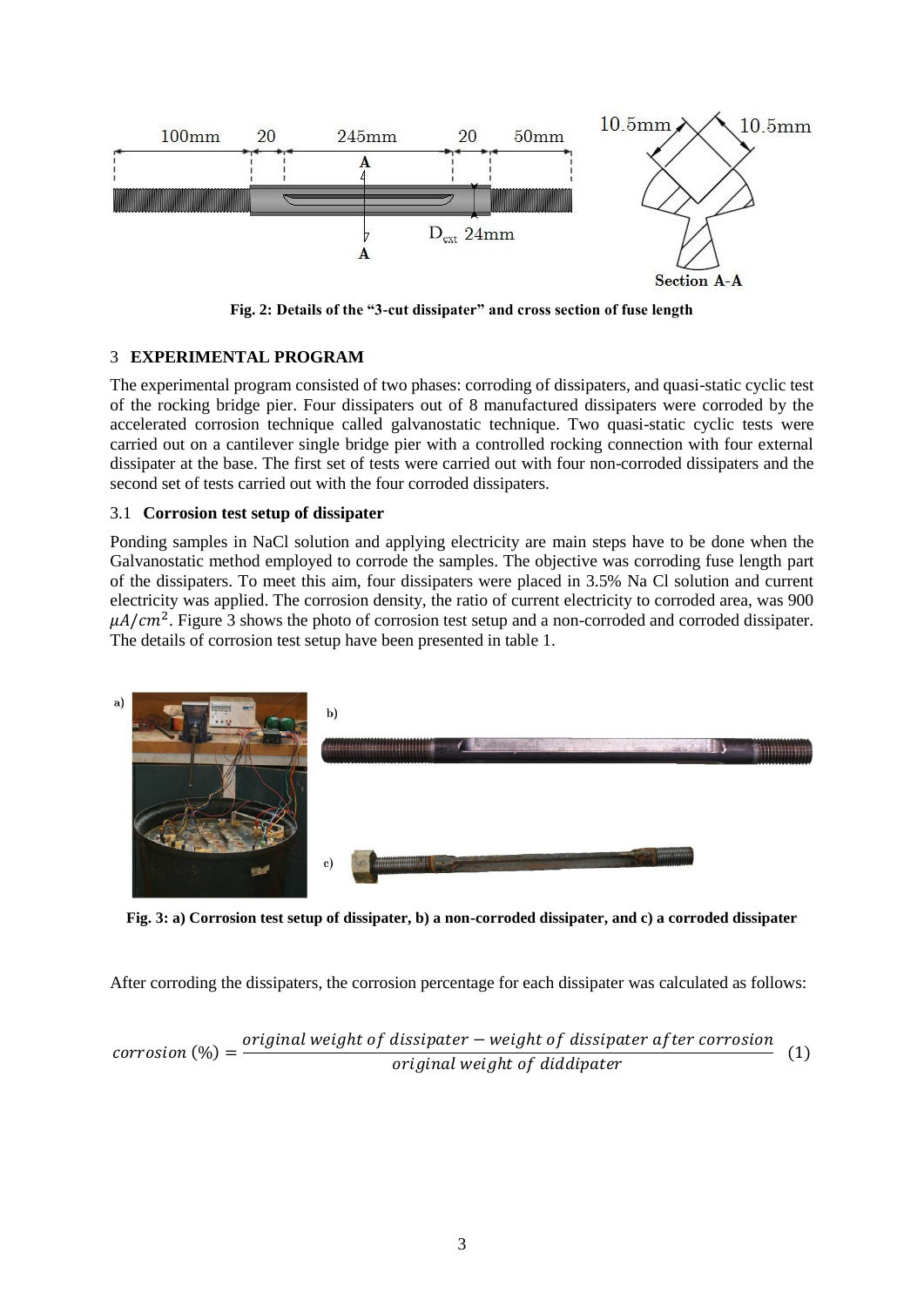| <b>Sample</b><br>name | <b>Exposure</b><br>length of<br>dissipaters<br>(mm) | Time of<br>exposure<br>(days) | <b>Corrosion density</b><br>$i(\mu A/cm^2)$ | Corrosion<br>$(\%)$ |
|-----------------------|-----------------------------------------------------|-------------------------------|---------------------------------------------|---------------------|
| D <sub>5</sub>        | 285                                                 | 19                            | 900                                         | 20.4                |
| D <sub>6</sub>        | 285                                                 | 20                            | 900                                         | 21                  |
| D7                    | 285                                                 | 19                            | 900                                         | 20.7                |
| D8                    | 285                                                 | 18                            | 900                                         | 20                  |

**Table 1: Details of corrosion test setup of dissipaters**

## 3.2 **Quasi-static cyclic test of the post-tensioned rocking bridge piers**

Figure 4 shows quasi-static cyclic test setup of the rocking bridge pier. The controlled rocking connection of the pier at the base consisted of four external dissipater at 90° interval around the circumference. The load cell and tendon anchorage at the top of the column provided 150KN vertical load, and the lateral hydraulic ram employed to push and pull the bridge pier. The tests were carried out using controlled drift method. A series of three cycles at increasing level of drift followed by a half single cycle was applied through a horizontal hydraulic actuator. Figure 5 shows configuration of 1.8% drift. Maximum displacement was estimated by multiplying the vertical distance of hydraulic ram from pier-foundation interface and the given drift. The external dissipaters are replaceable so the same column was used for non-corroded and corroded dissipaters.



**Fig. 4: Quasi-static test setup of the rocking bridge pier**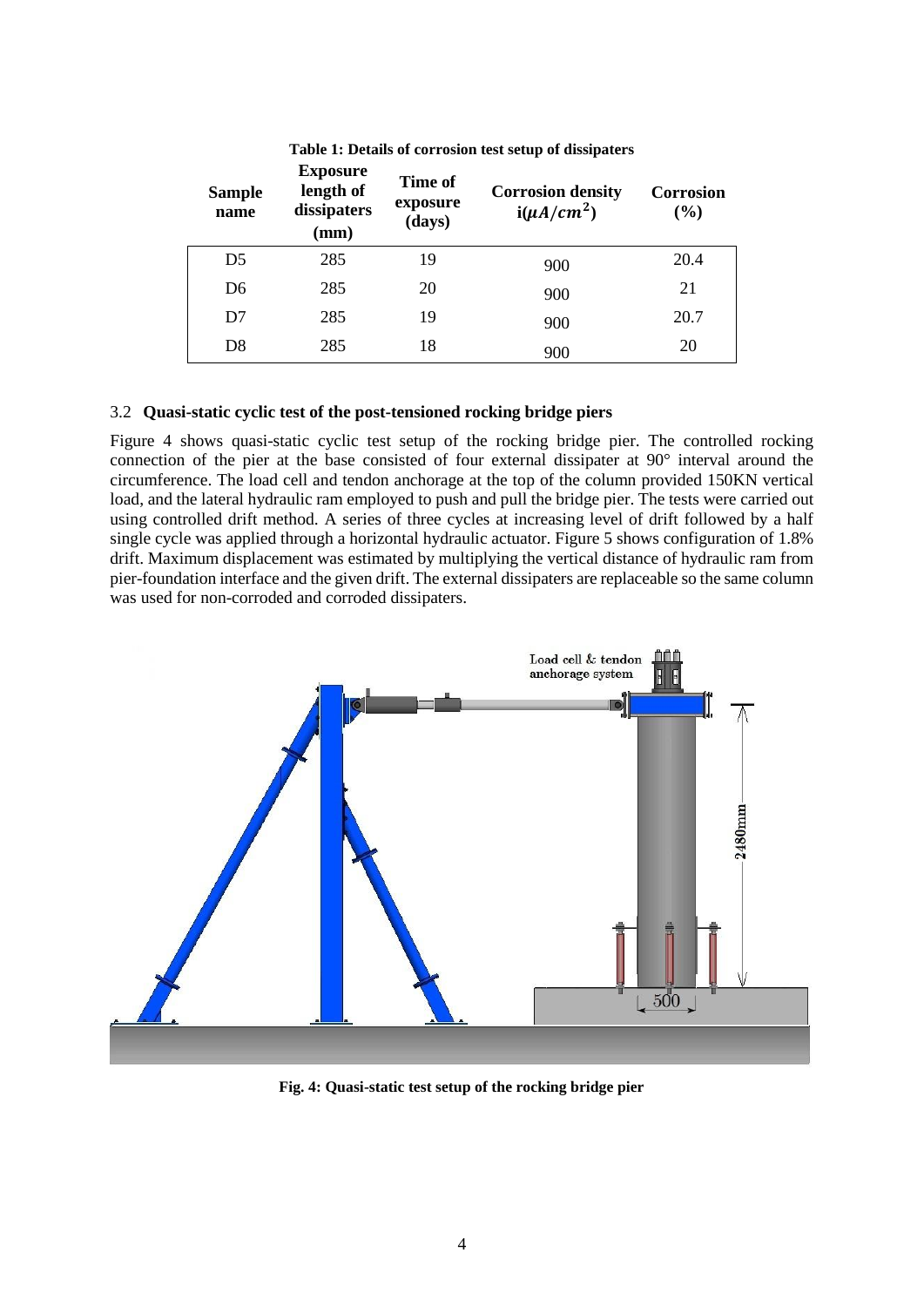

**Fig. 5: Loading configuration for** 

#### 4 **RESULTS**

The pier with non-corroded dissipater show excellent load-displacement response up to 2.8% drift, whereas dissipater failure observed for the pier with corroded dissipater in 2.8% drift.

Force-displacement of the rocking pier for 0.5%, 1%, 1.8%, and 2.8% drift for the pier with noncorroded and corroded dissipaters have been presented in this paper. Figure 6 shows force-displacement relationship of the pier with non-corroded dissipaters for 1.8% drift. The figure 6 clearly shows flagshape hysteresis loop of the pier. Dissipating of energy inversely depends on the number of cycles of a given drift. On the other hand, for a given drift, maximum energy is dissipated in the first cycle. The controlled bridge pier has exhibited Flag-shape hysteresis responses. Figures 7-10 compare force displacement of the pier with non-corroded and corroded dissipaters for aforementioned drift prototypes. The results show corrosion of dissipaters lead to reduction in stiffness of the pier. The results also clearly show that corrosion of dissipaters causes reduction in load is needed for a given displacement, indicating corrosion of dissipaters degrades seismic capacity of the bridge.

The results clearly show that the 20% average reduction in maximum lateral force was observed for approximately 20% corrosion percentage. This means the reduction factor of 1 can be used for quantifying corrosion induced deterioration in the maximum lateral force. Reduction factors indicate that the percentage of reductions in mechanical properties that will happen for 1% corrosion. A general form of deterioration model for maximum lateral load is represented as follows:

$$
\mathbf{F}_{\mathbf{L}}^{\mathbf{c}} = [100 - \alpha_{FL} \times \mathbf{Q}_{corr} \%] \mathbf{F}_{\mathbf{L}} \tag{1}
$$

Where:  $F_L^c$ , is the maximum lateral force of the pier with corroded dissipaters,  $\alpha_{FL}$ , is their associated reduction factors,  $Q_{corr}$ % is the corrosion percentage, and  $F_L$ , is maximum lateral force of the pier with non-corroded dissipaters.

Using reduction factor of 1, the equation 1 is represented as follows:

$$
F_{L}^{c} = [100 - Q_{corr}\%]F_{L}
$$
 (2)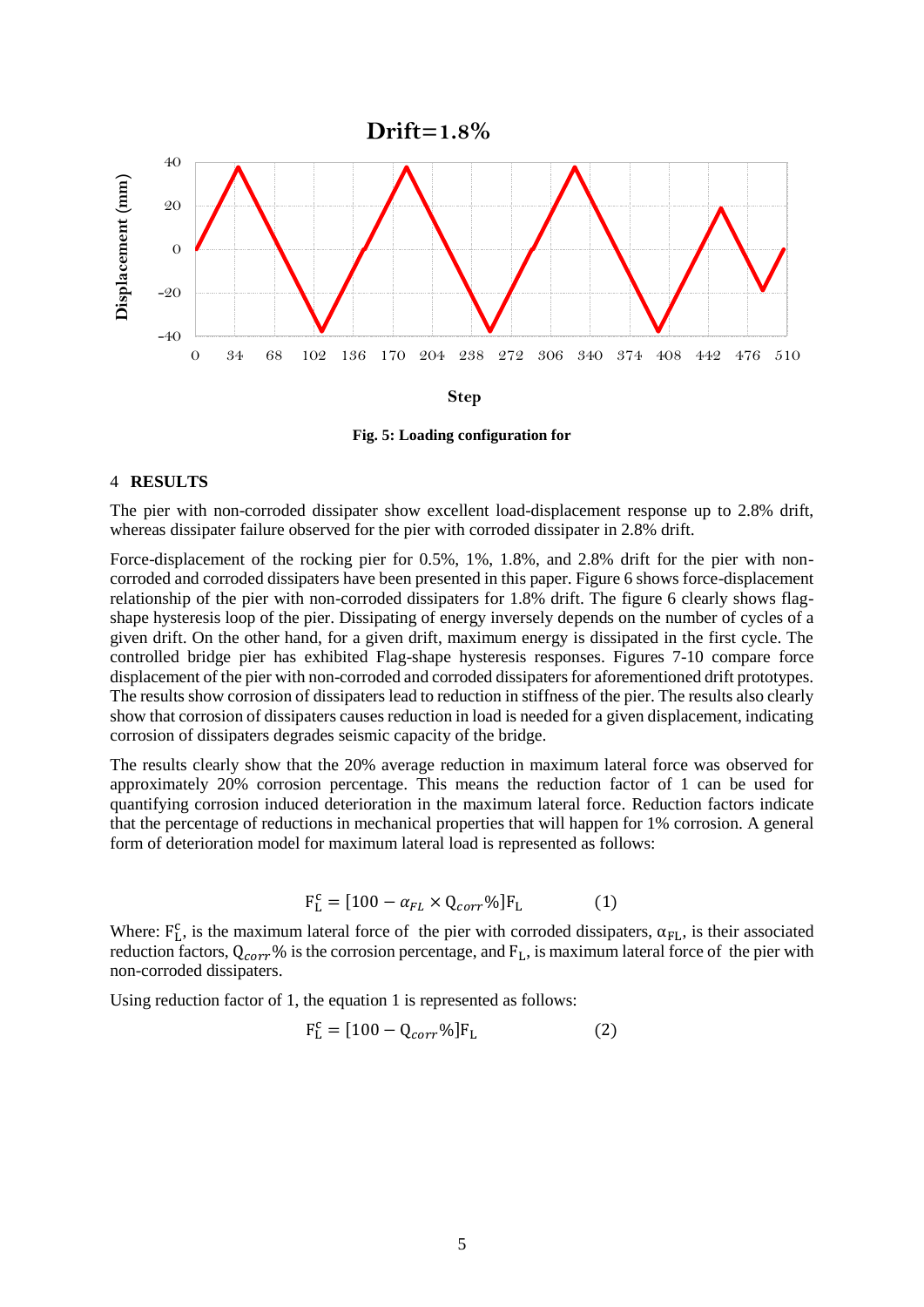

**Fig. 6: Force-displacement response of the bridge pier with non-corroded dissipaters**

-40 -30 -20 -10 0 10 20 30 40  $-15$   $-10$   $-5$  0  $5$  10  $15$ **Load (KN) Displacement (mm)** Non-corroded Corroded

**Drift=0.5%**

**Fig. 7: Comparison Force-displacement responses of the bridge pier with corroded and non-corroded dissipaters for 0.5% drift**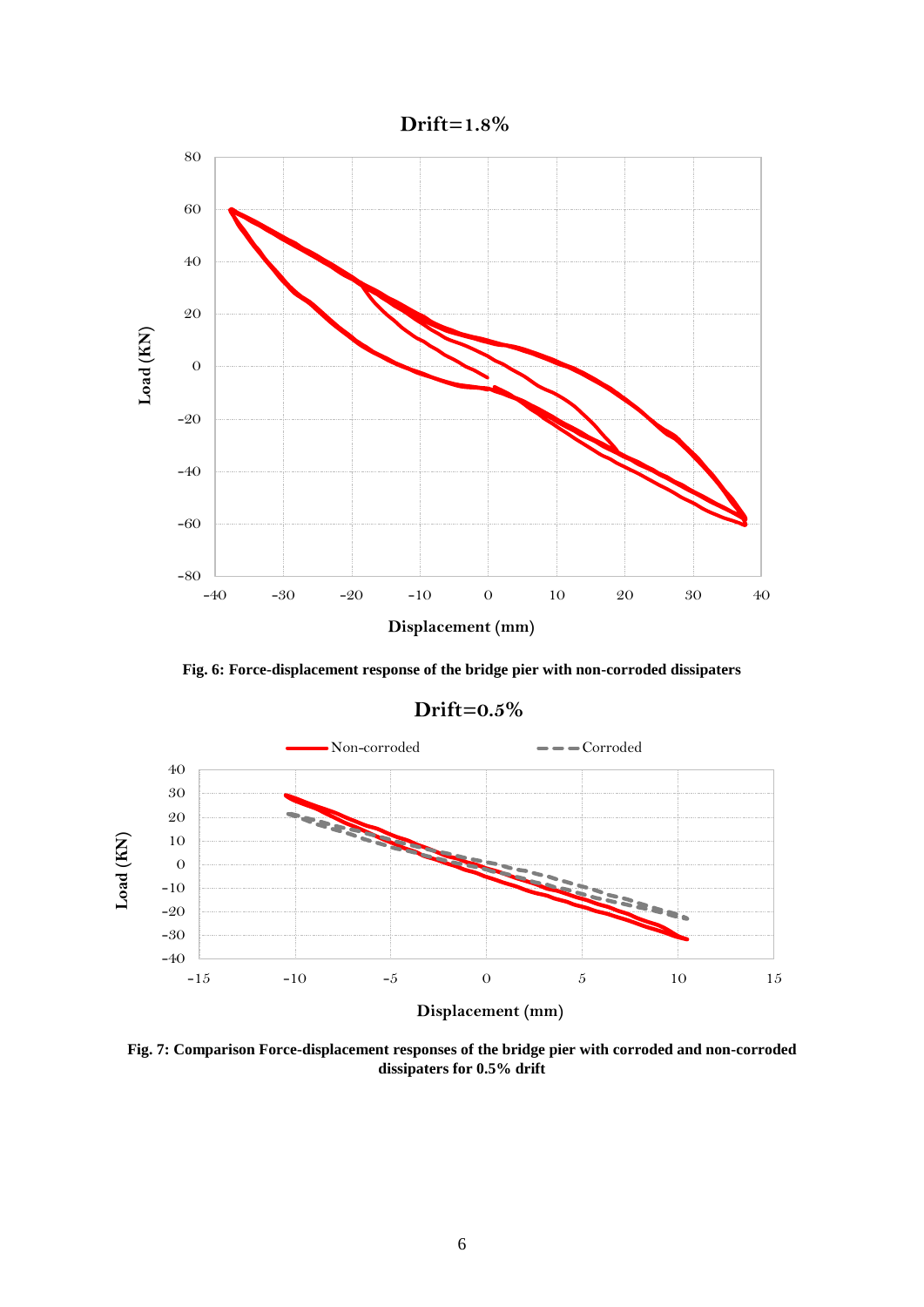

**Fig. 8: Comparison Force-displacement responses of the bridge pier with corroded and non-corroded dissipaters for 1% drift**



**Fig. 9: Comparison Force-displacement responses of the bridge pier with corroded and non-corroded dissipaters for 1.8% drift**



**Fig. 10: Comparison Force-displacement responses of the bridge pier with corroded and non-corroded dissipaters for 2.8% drift**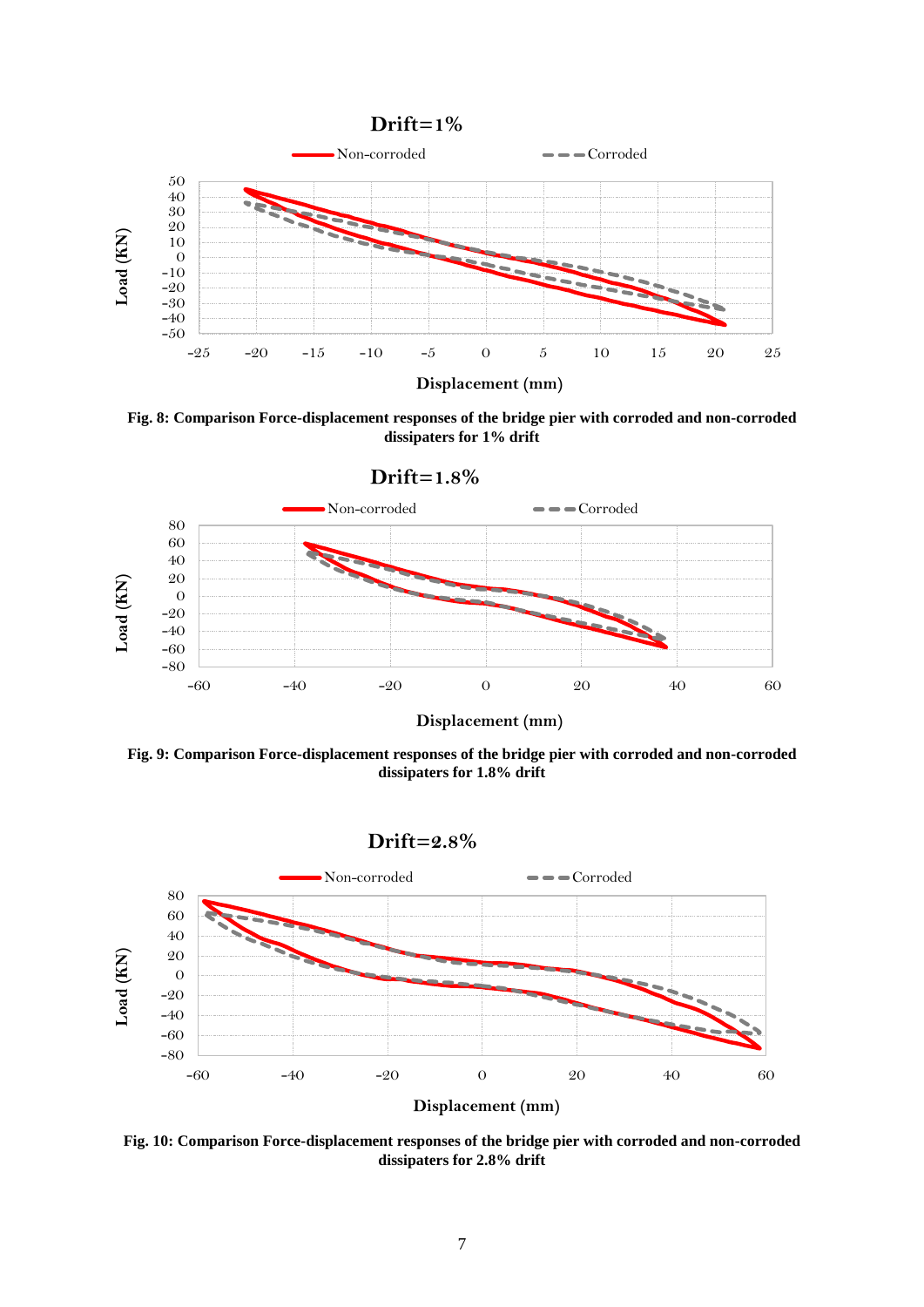The results confirm that corrosion of dissipaters significantly affect seismic response of the rocking bridge pier. However, corrosion monitoring and replacing of corroded dissipaters is quite easy for piers with external dissipaters. Since corrosion is a time-dependent process, life time analysis is needed to analyse bridge piers exposed to corrosion.

## 5 **CONCLUSION**

In this paper, the effects of corrosion of external dissipaters on seismic performance of controlled rocking bridge pier were studied through experimental tests, and the main results can be summarized as follows:

Corrosion of dissipaters significantly affects seismic response of controlled rocking bridge pier.

While no dissipaters' failure was observed for the pier with non-corroded dissipaters up to 3.4% drift, for the pier with corroded dissipaters one dissipater's rupture occurred in 2.8% drift.

Corrosion of dissipaters caused reduction in stiffness of the rocking bridge pier, and reduction in dissipating energy capability.

Smaller forces are needed for the given displacement response of the pier with corroded dissipaters if compared with non-corroded dissipaters.

A reduction factor of 1 is suggested to estimate the maximum lateral force of the pier with corroded dissipaters as a function of the maximum lateral load of the pier with non-corroded dissipaters.

Corrosion is a time-dependent process affecting service life of bridges, and life-time analysis is needed for assessing existing bridges and also for designing new bridges.

One of main advantages of external dissipaters in controlled rocking bridge pier is that the amount of corrosion can be monitored and to enhance seismic performance of the pier the corroded dissipaters can be easily replaced.

#### ACKNOWLEDGEMENT

The research program was supported by the Natural Hazards Research Platform (NHRP) project named "Advanced Bridge Construction and Design for New Zealand (ABCD – NZ Bridges)", 2011-2015. We gratefully acknowledge the support from NHRP. The authors also acknowledge: technicians at the laboratory of structures for technical support of this research.

#### REFERENCES:

<span id="page-7-0"></span>Housner, G. W. (1963). "The behavior of inverted pendulum structures during earthquakes." *Bulletin of the seismological society of America* 53(2): 403-417.

<span id="page-7-6"></span>Marriott, D., et al. (2009). "Quasi-static and pseudo-dynamic testing of unbonded post-tensioned rocking bridge piers with external replaceable dissipaters." *Earthquake Engineering & Structural Dynamics* **38**(3): 331-354*.*

<span id="page-7-1"></span>McManus, K. (1980). The Seismic Response of Bridge Structures Free to Rock on Their Foundations: *A Report Submitted in Partial Fulfilment of the Requirements for the Degree of Master of Engineering at the University of Canterbury, Christchurch, New Zealand, Department of Civil Engineering, University of Canterbury.*

<span id="page-7-3"></span>Nigel Priestley, M., et al. (1999). "Preliminary results and conclusions from the PRESSS five-story precast concrete test building." *PCI journal* 44(6): 42-67.

<span id="page-7-2"></span>Nigel Priestly, M. (1991). "OVERVIEW OF PRESS RESEARCH PROGRAM." *PCI journal 36(4).*

<span id="page-7-4"></span>Palermo, A., et al. (2005). "Concept and development of hybrid solutions for seismic resistant bridge systems." *Journal of Earthquake Engineering* 9(06): 899-921.

<span id="page-7-5"></span>Palermo, A., et al. (2007). "Design, modeling, and experimental response of seismic resistant bridge piers with